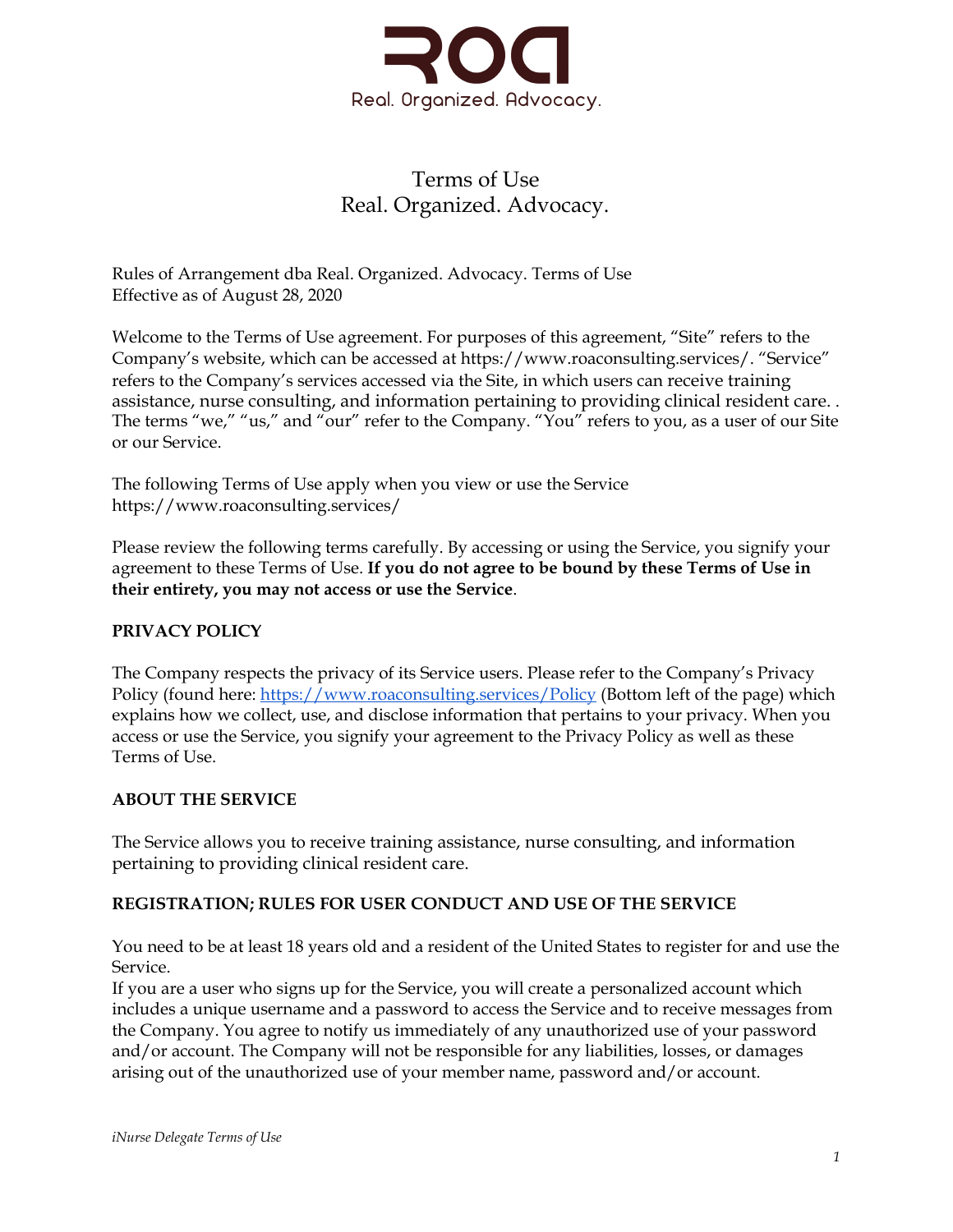

#### **USE RESTRICTIONS**

Your permission to use the Site is conditioned upon the following use, posting and conduct restrictions:

You agree that you will not under any circumstances:

· access the Service for any reason other than your personal, non-commercial use solely as permitted by the normal functionality of the Service,

· collect or harvest any personal data of any user of the Site or the Service

use the Site or the Service for the solicitation of business in the course of trade or in connection with a commercial enterprise;

distribute any part or parts of the Site or the Service without our explicit written permission (we grant the operators of public search engines permission to use spiders to copy materials from the site for the sole purpose of creating publicly-available searchable indices but retain the right to revoke this permission at any time on a general or specific basis);

· use the Service for any unlawful purpose or for the promotion of illegal activities;

- attempt to, or harass, abuse or harm another person or group;
- use another user's account without permission;
- intentionally allow another user to access your account;
- · provide false or inaccurate information when registering an account;
- interfere or attempt to interfere with the proper functioning of the Service;

make any automated use of the Site, the Service or the related systems, or take any action that we deem to impose or to potentially impose an unreasonable or disproportionately large load on our servers or network infrastructure;

bypass any robot exclusion headers or other measures we take to restrict access to the Service, or use any software, technology, or device to scrape, spider, or crawl the Service or harvest or manipulate data;

· circumvent, disable or otherwise interfere with any security-related features of the Service or features that prevent or restrict use or copying of content, or enforce limitations on use of the Service or the content accessible via the Service; or

publish or link to malicious content of any sort, including that intended to damage or disrupt another user's browser or computer.

## **POSTING AND CONDUCT RESTRICTIONS**

When you create your own personalized account, you may be able to provide User Content to the Service. You are solely responsible for the User Content that you post, upload, link to or otherwise make available via the Service.

You agree that we are only acting as a passive conduit for your online distribution and publication of your User Content. The Company, however, reserves the right to remove any User Content from the Service at its sole discretion.

We grant you permission to use and access the Service, subject to the following express conditions surrounding User Content. You agree that failure to adhere to any of these conditions constitutes a material breach of these Terms.

By transmitting and submitting any User Content while using the Service, you agree as follows: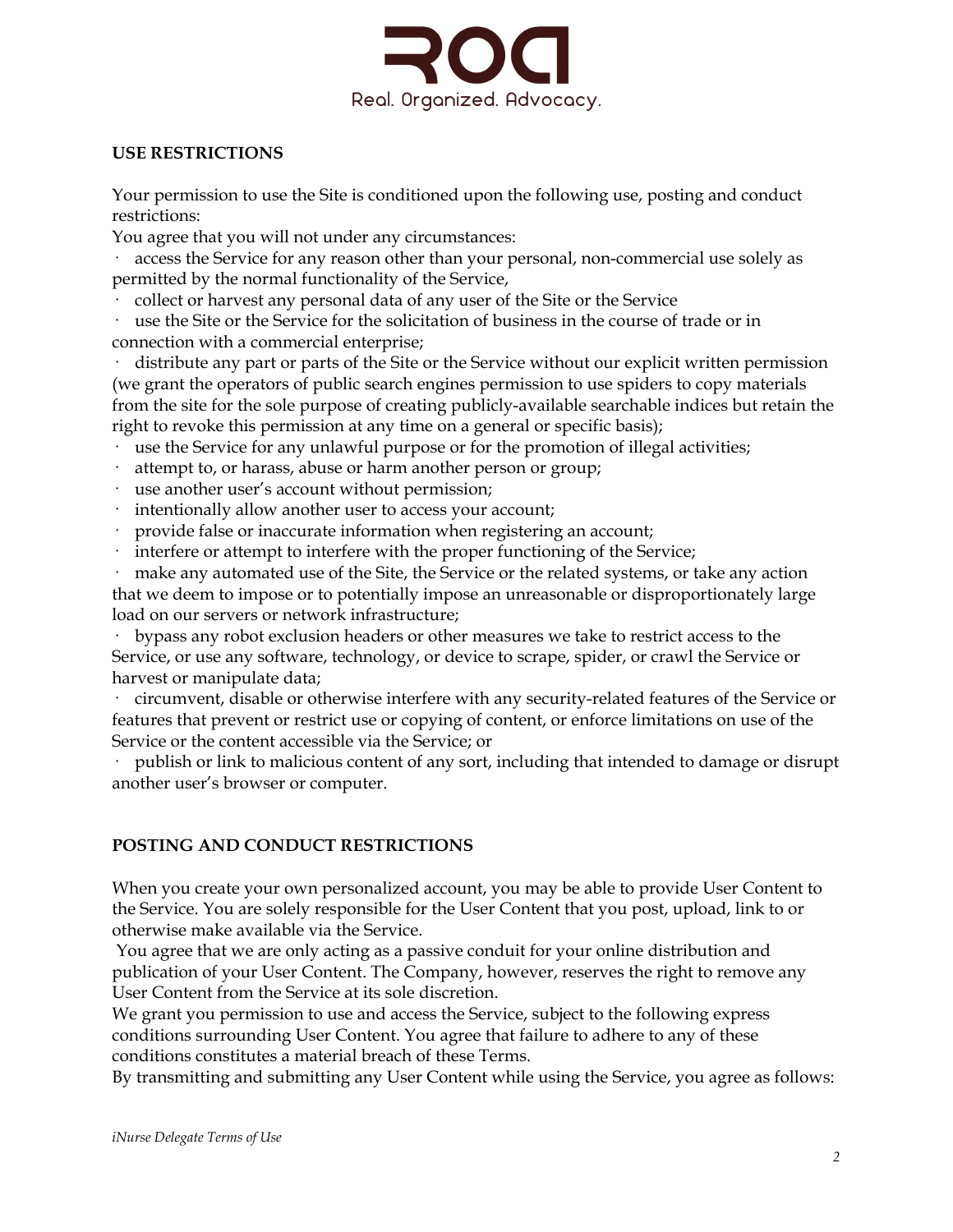

· You are solely responsible for your account and the activity that occurs while signed in to or while using your account;

· You will not post information that is malicious, libelous, false or inaccurate;

· You will not post any information that is abusive, threatening, obscene, defamatory, libelous, or racially, sexually, religiously, or otherwise objectionable and offensive;

· You retain all ownership rights in your User Content but you are required to grant the following rights to the Site and to users of the Service as set forth more fully under the "License Grant" and "Intellectual Property" provisions below: When you upload or post User Content to the Site or the Service, you grant to the Site a worldwide, non-exclusive, royalty-free, transferable license to use, reproduce, distribute, prepare derivative works of, display, and perform that Content in connection with the provision of the Service; and you grant to each user of the Service, a worldwide, non-exclusive, royalty-free license to access your User Content through the Service, and to use, reproduce, distribute, prepare derivative works of, display and perform such Content to the extent permitted by the Service and under these Terms of Use;

· You will not submit content that is copyrighted or subject to third party proprietary rights, including privacy, publicity, trade secret, or others, unless you are the owner of such rights or have the appropriate permission from their rightful owner to specifically submit such content; and

· You hereby agree that we have the right to determine whether your User Content submissions are appropriate and comply with these Terms of Service, remove any and/or all of your submissions, and terminate your account with or without prior notice.

You understand and agree that any liability, loss or damage that occurs as a result of the use of any User Content that you make available or access through your use of the Service is solely your responsibility. The Site is not responsible for any public display or misuse of your User Content.

The Site does not, and cannot, pre-screen or monitor all User Content. However, at our discretion, we, or technology we employ, may monitor and/or record your interactions with the Service or with other Users.

# **ONLINE CONTENT DISCLAIMER**

Opinions, advice, statements, offers, or other information or content made available through the Service, but not directly by the Site, are those of their respective authors, and should not necessarily be relied upon. Such authors are solely responsible for such content.

We do not guarantee the accuracy, completeness, or usefulness of any information on the Site or the Service nor do we adopt nor endorse, nor are we responsible for, the accuracy or reliability of any opinion, advice, or statement made by other parties. We take no responsibility and assume no liability for any User Content that you or any other user or third party posts or sends via the Service. Under no circumstances will we be responsible for any loss or damage resulting from anyone's reliance on information or other content posted on the Service, or transmitted to users.

Though we strive to enforce these Terms of Use, you may be exposed to User Content that is inaccurate or objectionable when you use or access the Site or the Service. We reserve the right, but have no obligation, to monitor the materials posted in the public areas of the Site or the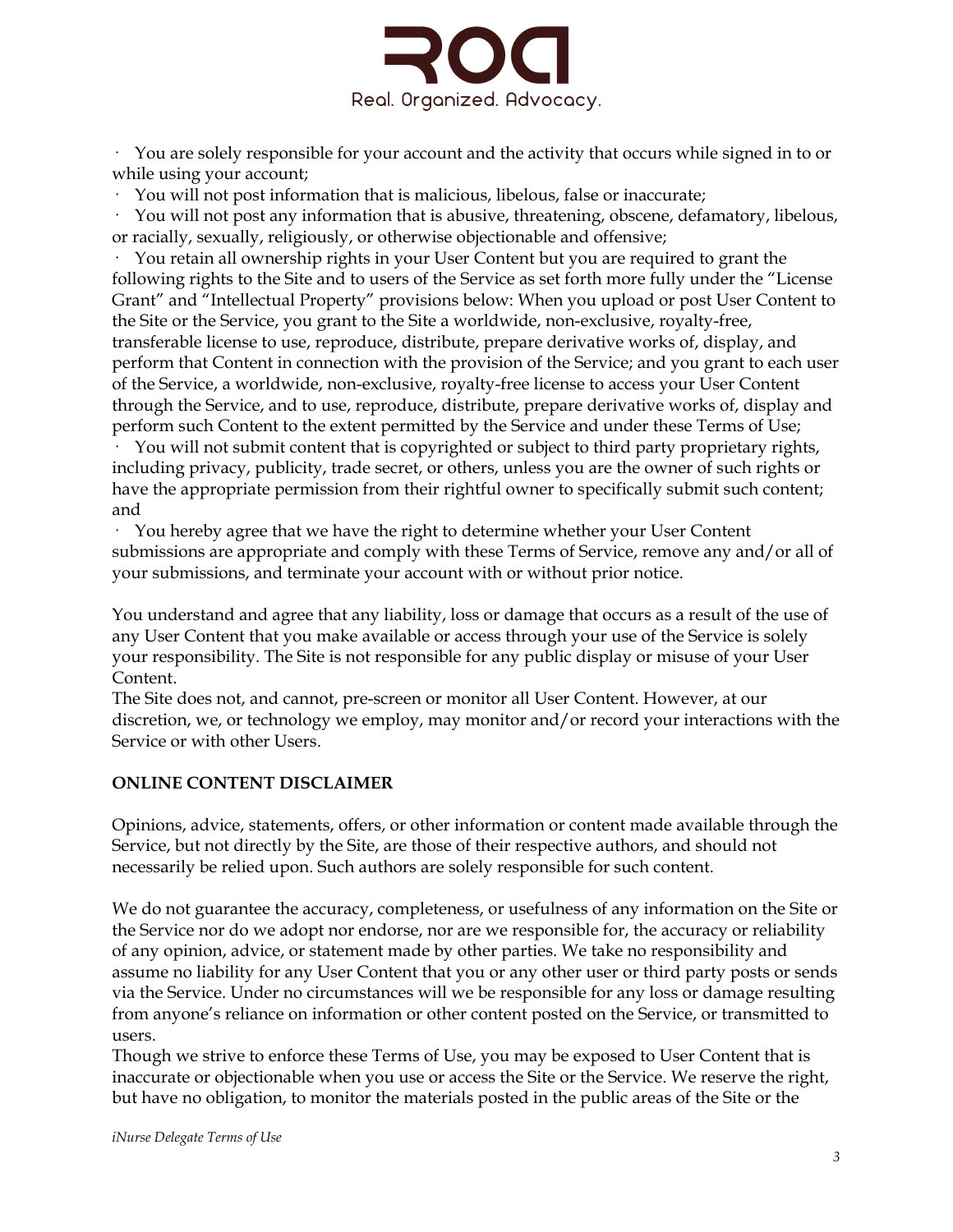

Service or to limit or deny a user's access to the Service or take other appropriate action if a user violates these Terms of Use or engages in any activity that violates the rights of any person or entity or which we deem unlawful, offensive, abusive, harmful or malicious. E-mails sent between you and other participants that are not readily accessible to the general public will be treated by us as private to the extent required by applicable law. The Company shall have the right to remove any material that in its sole opinion violates, or is alleged to violate, the law or this agreement or which might be offensive, or that might violate the rights, harm, or threaten the safety of users or others. Unauthorized use may result in criminal and/or civil prosecution under Federal, State and local law. If you become aware of a misuse of our Service or violation of these Terms of Use, please contact us inursedelegate@gmail.com

#### **LINKS TO OTHER SITES AND/OR MATERIALS**

As part of the Service, we may provide you with convenient links to third party website(s) ("Third Party Sites") as well as content or items belonging to or originating from third parties (the "Third Party Applications, Software or Content"). These links are provided as a courtesy to Service subscribers. We have no control over Third Party Sites or Third Party Applications, Software or Content or the promotions, materials, information, goods or services available on these Third Party Sites or Third Party Applications, Software or Content. Such Third Party Sites and Third Party Applications, Software or Content are not investigated, monitored or checked for accuracy, appropriateness, or completeness, and we are not responsible for any Third Party Sites accessed through the Site or any Third Party Applications, Software or Content posted on, available through or installed from the Site, including the content, accuracy, offensiveness, opinions, reliability, privacy practices or other policies of or contained in the Third Party Sites or the Third Party Applications, Software or Content. Inclusion of, linking to or permitting the use or installation of any Third Party Site or any Third Party Applications, Software or Content does not imply our approval or endorsement. If you decide to leave the Site and access the Third Party Sites or to use or install any Third Party Applications, Software or Content, you do so at your own risk and you should be aware that our terms and policies, including these Terms of Use, no longer govern. You should review the applicable terms and policies, including privacy and data gathering practices, of any Third Party Site to which you navigate from the Site or relating to any applications you use or install from the Third Party Site.

## **COPYRIGHT COMPLAINTS AND COPYRIGHT AGENT**

(a) Termination of Repeat Infringer Accounts. We respect the intellectual property rights of others and require that the users do the same. Pursuant to 17 U.S.C. 512(i) of the United States Copyright Act, we have adopted and implemented a policy that provides for the termination in appropriate circumstances of users of the Service who are repeat infringers. We may terminate access for participants or users who are found repeatedly to provide or post protected third party content without necessary rights and permissions.

(b) DMCA Take-Down Notices. If you are a copyright owner or an agent thereof and believe, in good faith, that any materials provided on the Service infringe upon your copyrights, you may submit a notification pursuant to the Digital Millennium Copyright Act (*see* 17 U.S.C 512) ("DMCA") by sending the following information in writing to the our designated copyright agent at 1212 Sandpiper Dr, Aubrey TX 76227: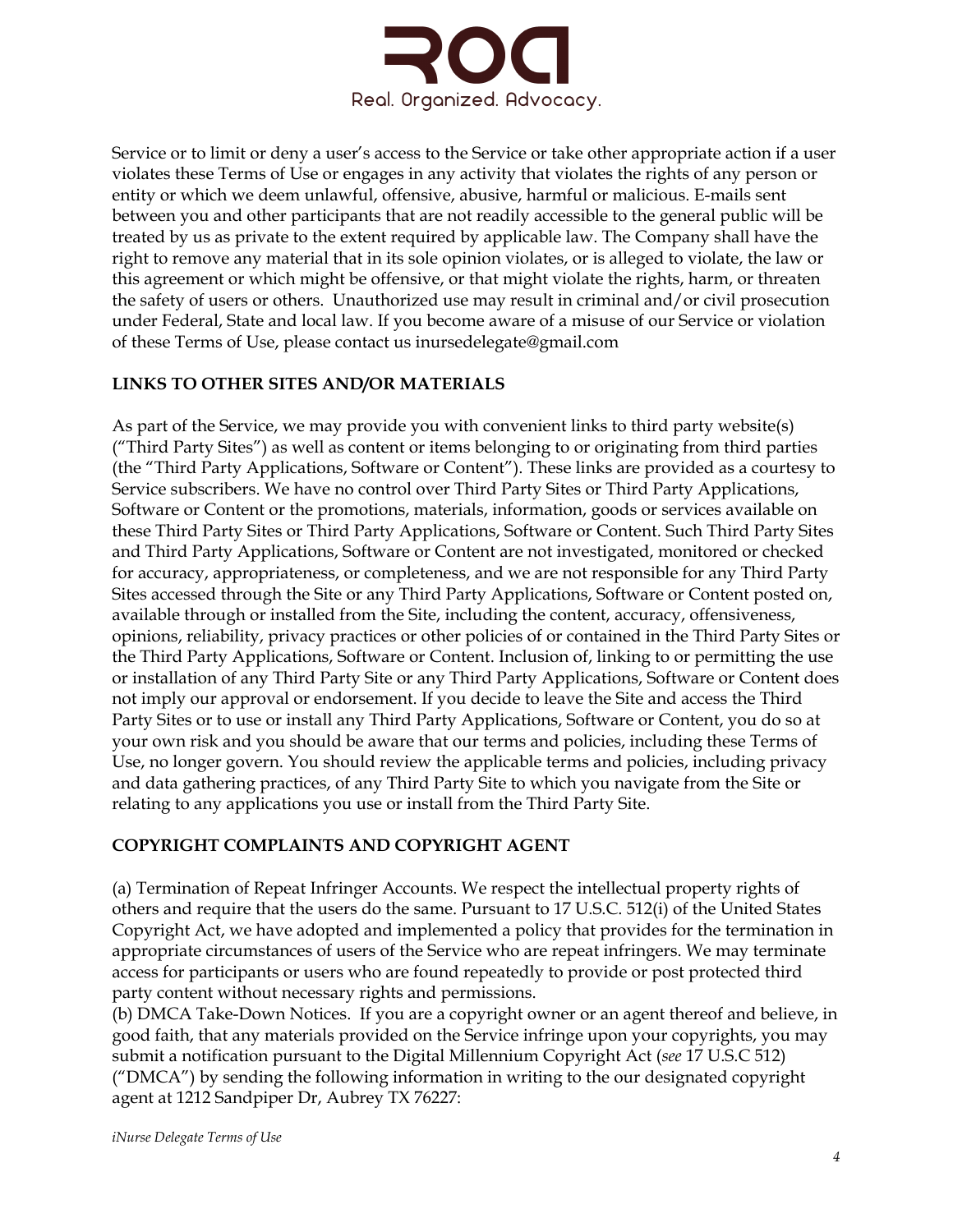

- 1. The date of your notification;
- 2. A physical or electronic signature of a person authorized to act on behalf of the owner of an exclusive right that is allegedly infringed;
- 3. A description of the copyrighted work claimed to have been infringed, or, if multiple copyrighted works at a single online site are covered by a single notification, a representative list of such works at that site;
- 4. A description of the material that is claimed to be infringing or to be the subject of infringing activity and information sufficient to enable us to locate such work;
- 5. Information reasonably sufficient to permit the service provider to contact you, such as an address, telephone number, and/or email address;
- 6. A statement that you have a good faith belief that use of the material in the manner complained of is not authorized by the copyright owner, its agent, or the law; and
- 7. A statement that the information in the notification is accurate, and under penalty of perjury, that you are authorized to act on behalf of the owner of an exclusive right that is allegedly infringed.

(c) Counter-Notices. If you believe that your User Content that has been removed from the Site is not infringing, or that you have the authorization from the copyright owner, the copyright owner's agent, or pursuant to the law, to post and use the content in your User Content, you may send a counter-notice containing the following information to our copyright agent using the contact information set forth above:

- 1. Your physical or electronic signature;
- 2. A description of the content that has been removed and the location at which the content appeared before it was removed;
- 3. A statement that you have a good faith belief that the content was removed as a result of mistake or a misidentification of the content; and
- 4. Your name, address, telephone number, and email address, a statement that you consent to the jurisdiction of the federal court in Texas and a statement that you will accept service of process from the person who provided notification of the alleged infringement.

If a counter-notice is received by our copyright agent, we may send a copy of the counter-notice to the original complaining party informing such person that it may reinstate the removed content in ten (10) business days. Unless the copyright owner files an action seeking a court order against the content provider, member or user, the removed content may (in our sole discretion) be reinstated on the Site in ten (10) to fourteen (14) business days or more after receipt of the counter-notice.

#### **LICENSE GRANT**

By posting any User Content via the Service, you expressly grant, and you represent and warrant that you have a right to grant, to the Company a royalty-free, sublicensable, transferable, perpetual, irrevocable, non-exclusive, worldwide license to use, reproduce, modify, publish, list information regarding, edit, translate, distribute, publicly perform, publicly display, and make derivative works of all such User Content and your name, voice, and/or likeness as contained in your User Content, if applicable, in whole or in part, and in any form,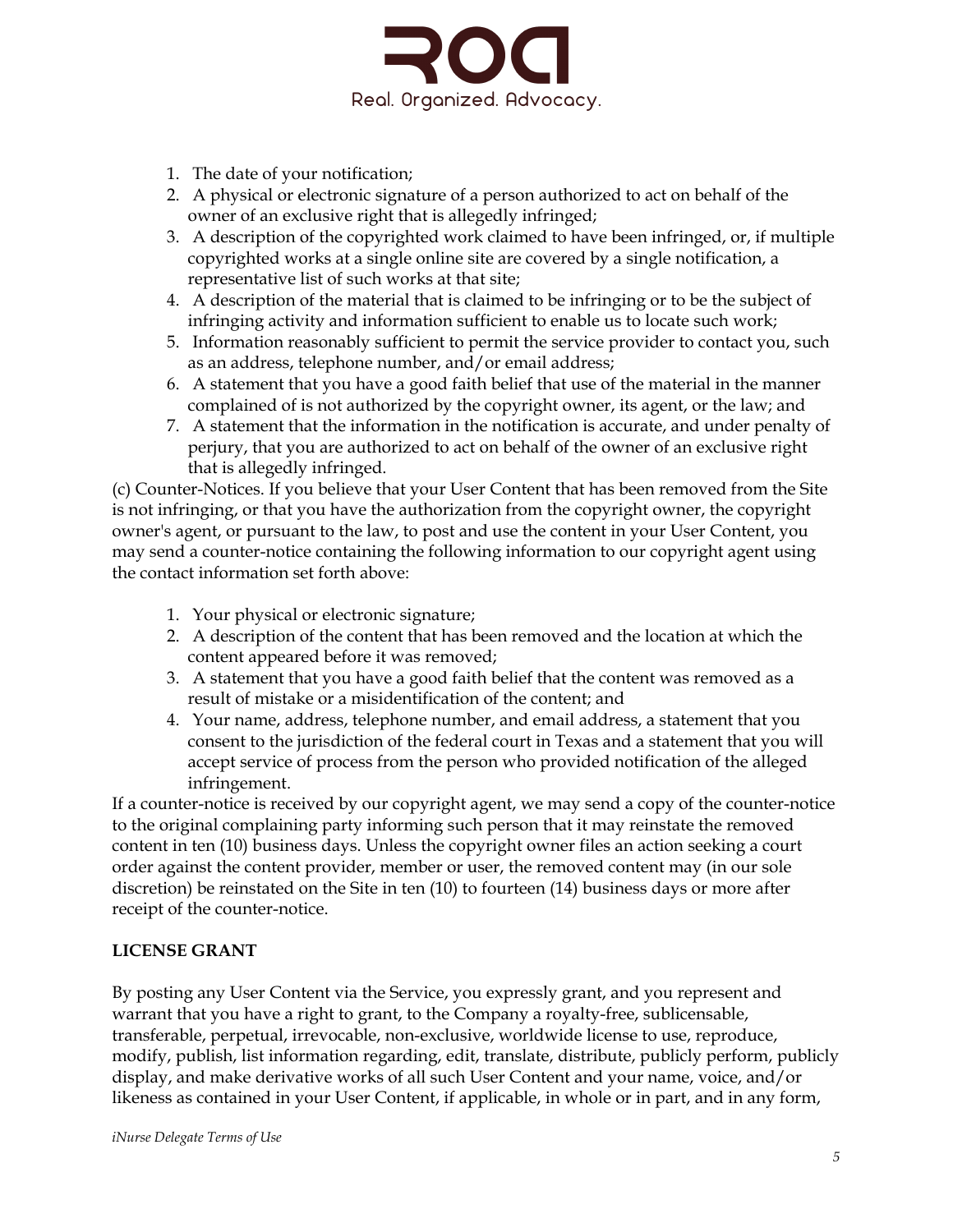

media or technology, whether now known or hereafter developed, for use in connection with the Service.

### **INTELLECTUAL PROPERTY**

You acknowledge and agree that we and our licensors retain ownership of all intellectual property rights of any kind related to the Service, including applicable copyrights, trademarks and other proprietary rights. Other product and company names that are mentioned on the Service may be trademarks of their respective owners. We reserve all rights that are not expressly granted to you under these Terms of Use.

#### **EMAIL MAY NOT BE USED TO PROVIDE NOTICE**

Communications made through the Service's email and messaging system will not constitute legal notice to the Site, the Service, or any of its officers, employees, agents or representatives in any situation where legal notice is required by contract or any law or regulation.

#### **USER CONSENT TO RECEIVE COMMUNICATIONS IN ELECTRONIC FORM**

For contractual purposes, you: (a) consent to receive communications from us in an electronic form via the email address you have submitted; and (b) agree that all Terms of Use, agreements, notices, disclosures, and other communications that we provide to you electronically satisfy any legal requirement that such communications would satisfy if it were in writing. The foregoing does not affect your non-waivable rights.

We may also use your email address to send you other messages, including information about the Site or the Service and special offers. You may opt out of such email by changing your account settings, using the "Unsubscribe" link in the message, or by sending an email to https://www.roaconsulting.services/ or mail to the following postal address: Customer Support:

> Real. Organized. Advocacy. 512 N. Hampton Rd. DeSoto, Texas 75115

Opting out may prevent you from receiving messages regarding the Site, the Service or special offers.

#### **WARRANTY DISCLAIMER**

THE SERVICE, IS PROVIDED "AS IS," WITHOUT WARRANTY OF ANY KIND. WITHOUT LIMITING THE FOREGOING, WE EXPRESSLY DISCLAIM ALL WARRANTIES, WHETHER EXPRESS, IMPLIED OR STATUTORY, REGARDING THE SERVICE INCLUDING WITHOUT LIMITATION ANY WARRANTY OF MERCHANTABILITY, FITNESS FOR A PARTICULAR PURPOSE, TITLE, SECURITY, ACCURACY AND NON-INFRINGEMENT. WITHOUT LIMITING THE FOREGOING, WE MAKE NO WARRANTY OR REPRESENTATION THAT ACCESS TO OR OPERATION OF THE SERVICE WILL BE UNINTERRUPTED OR ERROR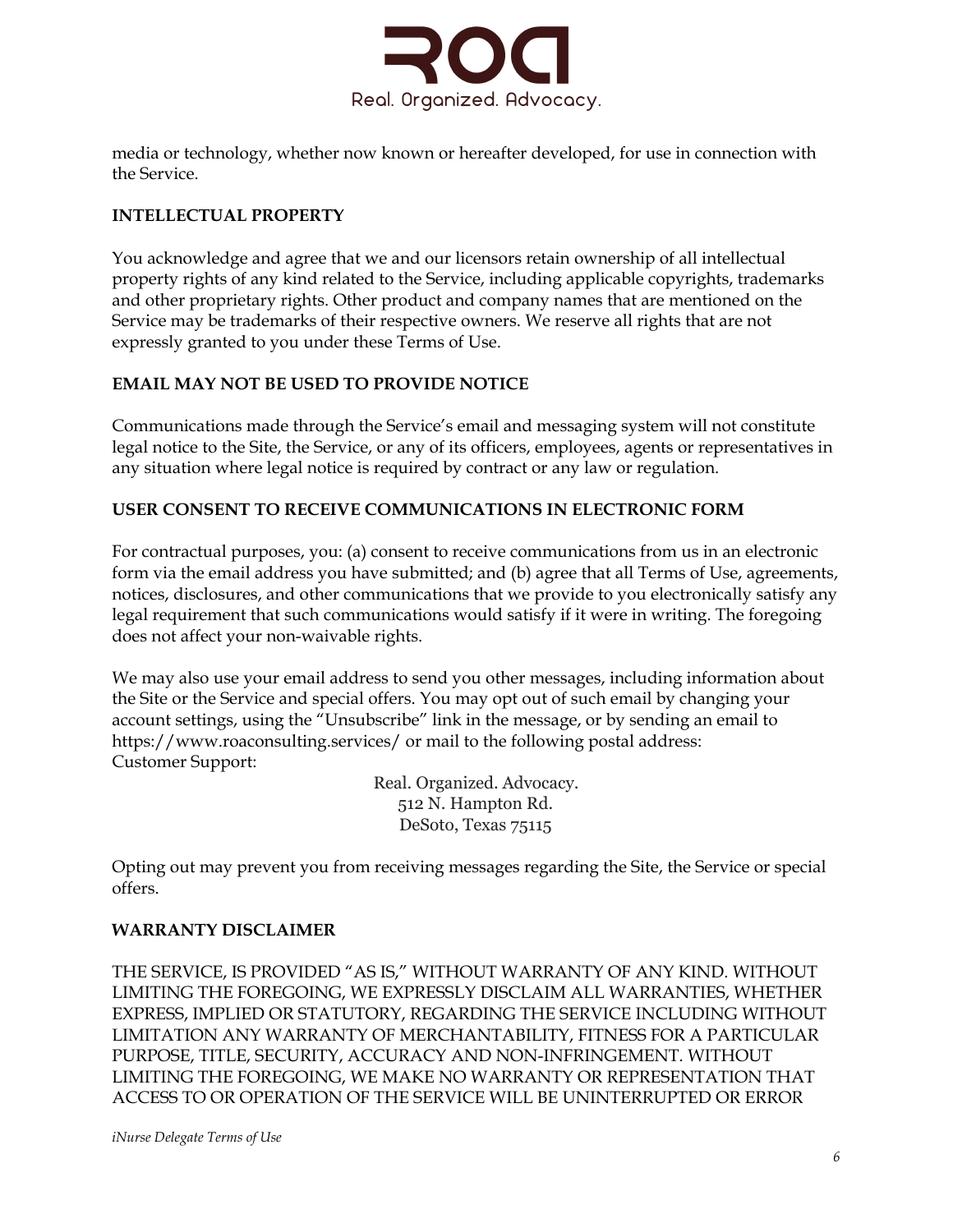

FREE. YOU ASSUME FULL RESPONSIBILITY AND RISK OF LOSS RESULTING FROM YOUR DOWNLOADING AND/OR USE OF FILES, INFORMATION, CONTENT OR OTHER MATERIAL OBTAINED FROM THE SERVICE. SOME JURISDICTIONS LIMIT OR DO NOT PERMIT DISCLAIMERS OF WARRANTY, SO THIS PROVISION MAY NOT APPLY TO YOU.

## **LIMITATION OF DAMAGES**; **RELEASE**

TO THE EXTENT PERMITTED BY APPLICABLE LAW, IN NO EVENT SHALL THE SITE, THE SERVICE, ITS AFFILIATES, DIRECTORS, OR EMPLOYEES, OR ITS LICENSORS OR PARTNERS, BE LIABLE TO YOU FOR ANY LOSS OF PROFITS, USE, OR DATA, OR FOR ANY INCIDENTAL, INDIRECT, SPECIAL, CONSEQUENTIAL OR EXEMPLARY DAMAGES, HOWEVER ARISING, THAT RESULT FROM: (A) THE USE, DISCLOSURE, OR DISPLAY OF YOUR USER CONTENT; (B) YOUR USE OR INABILITY TO USE THE SERVICE; (C) THE SERVICE GENERALLY OR THE SOFTWARE OR SYSTEMS THAT MAKE THE SERVICE AVAILABLE; OR (D) ANY OTHER INTERACTIONS WITH USE OR WITH ANY OTHER USER OF THE SERVICE, WHETHER BASED ON WARRANTY, CONTRACT, TORT (INCLUDING NEGLIGENCE) OR ANY OTHER LEGAL THEORY, AND WHETHER OR NOT WE HAVE BEEN INFORMED OF THE POSSIBILITY OF SUCH DAMAGE, AND EVEN IF A REMEDY SET FORTH HEREIN IS FOUND TO HAVE FAILED OF ITS ESSENTIAL PURPOSE. SOME JURISDICTIONS LIMIT OR DO NOT PERMIT DISCLAIMERS OF LIABILITY, SO THIS PROVISION MAY NOT APPLY TO YOU.

If you have a dispute with one or more users, a restaurant or a merchant of a product or service that you review using the Service, you release us (and our officers, directors, agents, subsidiaries, joint ventures and employees) from claims, demands and damages (actual and consequential) of every kind and nature, known and unknown, arising out of or in any way connected with such disputes.

If you are a California resident using the Service, you may specifically waive California Civil Code §1542, which says: "A general release does not extend to claims which the creditor does not know or suspect to exist in his favor at the time of executing the release, which if known by him must have materially affected his settlement with the debtor."

## **MODIFICATION OF TERMS OF USE**

We can amend these Terms of Use at any time and will update these Terms of Use in the event of any such amendments. It is your sole responsibility to check the Site from time to time to view any such changes in this agreement. Your continued use of the Site or the Service signifies your agreement to our revisions to these Terms of Use. We will endeavor to notify you of material changes to the Terms by posting a notice on our homepage and/or sending an email to the email address you provided to us upon registration. For this additional reason, you should keep your contact and profile information current. Any changes to these Terms (other than as set forth in this paragraph) or waiver of our rights hereunder shall not be valid or effective except in a written agreement bearing the physical signature of one of our officers. No purported waiver or modification of this agreement on our part via telephonic or email communications shall be valid.